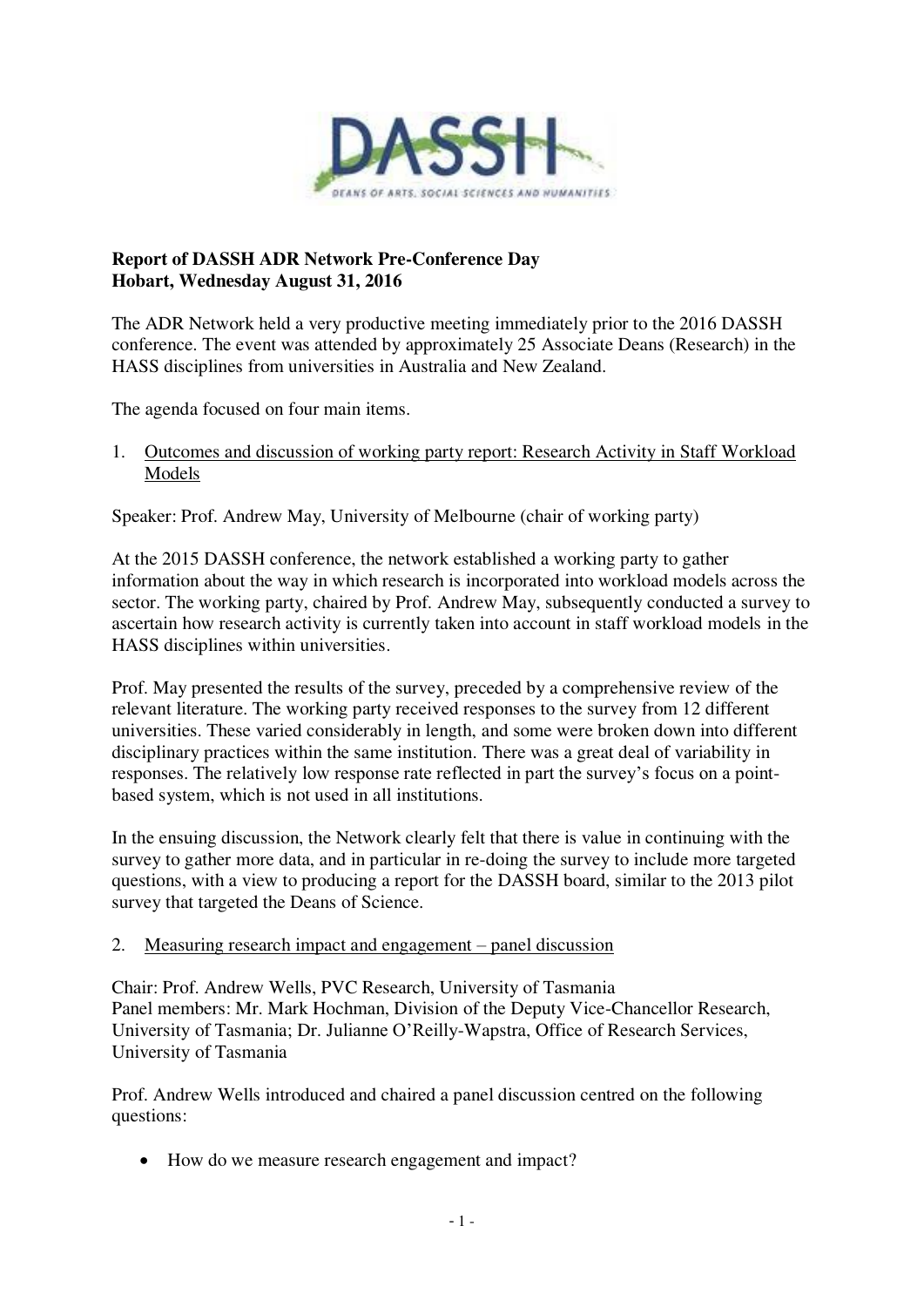- What are the consequences of doing this, particularly as this will probably be done in a metric/financial way than in a social way?
- What is the impact for the HASS disciplines?

In their presentations, Mr. Hochman and Dr. O'Reilly-Wapstra highlighted the important distinction between engagement (exchange of knowledge) and impact (demonstrable contribution beyond academia). In other words, engagement is not a proxy for impact. Moreover, engagement is to be measured using metrics, while impact will be assessed by case studies. This approach has worked well in the latest REF in the UK, particularly for the HASS disciplines. A strong narrative will be very important in preparing case studies for the 2018 ERA round. Dr. O'Reilly-Wapstra argued that an impact measure based on CAT 2-4 income would be transferable across FOR codes, including those in HASS Disciplines. It was noted in questions, however, that while this approach might be effective in highlighting institutions that had particular success in income generation, there was little variation in returns for the rest of the sector.

3. Challenges and opportunities for HASS research training in the post-ACOLA, -Watt and NISA policy landscape

Speaker: Prof. Denise Cuthbert, Convenor, Australian Council of Graduate Research

Prof. Cuthbert gave a presentation on the future directions for research training in the HASS disciplines following the recent ACOLA and Watt reviews, and the National Innovation and Science Agenda. In it, she highlighted the following key issues:

- The HASS disciplines are a key provider of research training. However, some important challenges are: (1) engaging with industry through research training; (2) publishing during the PhD candidature; (3) improving poor completion rates, especially on-time completions. To improve the latter, it is important to capture HDR information (load, completions, attrition).
- The Watt review has made recommendations about making supervisors more accountable. In a recent discussion paper, the NSW ombudsman highlighted a systemic failure in research supervision.
- The Watt review has also recommended an amalgamation of the current RTS, APA and IPRS schemes. Universities will need to determine the optimal mix of these schemes, e.g., number of scholarships versus amount of research funding. In addition, the RTS (HDR 50%, publications 30%, Cat 1 grants 20%) has now been changed to the RTP (HDR 50%, Cat 1-4 grants 50%), so there is a greater focus on industry engagement.
- Although Australia punches above its weight in terms of research outputs, it clearly punches below its weight in terms of working with industry, especially in the context of PhD research. To address this, it is important to look at the narrative around the work that is being done, because there may be more industry engagement than we currently capture. One avenue for getting PhD students to engage with industry is to tap into opportunities from alumni not working in the higher education sector.
- The ACOLA review found that 98% of PhD graduates are employed, 50% of whom are employed outside of academia.